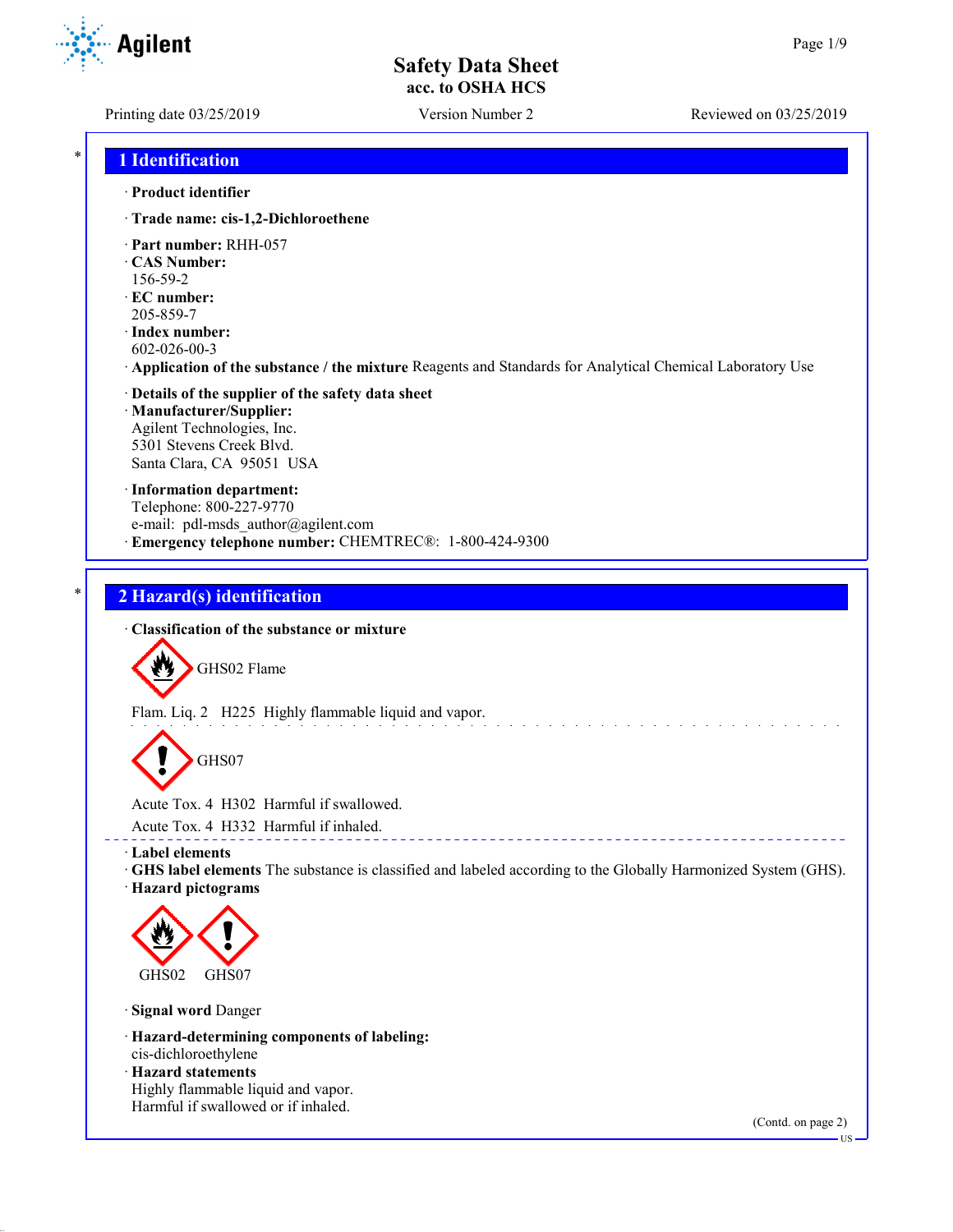Printing date 03/25/2019 Version Number 2 Reviewed on 03/25/2019

**Trade name: cis-1,2-Dichloroethene** (Contd. of page 1) · **Precautionary statements** Keep away from heat/sparks/open flames/hot surfaces. - No smoking. Keep container tightly closed. Ground/bond container and receiving equipment. Use explosion-proof electrical/ventilating/lighting/equipment. Use only non-sparking tools. Take precautionary measures against static discharge. Avoid breathing dust/fume/gas/mist/vapors/spray Wash thoroughly after handling. Do not eat, drink or smoke when using this product. Use only outdoors or in a well-ventilated area. Wear protective gloves/protective clothing/eye protection/face protection. If swallowed: Call a poison center/doctor if you feel unwell. Rinse mouth. If on skin (or hair): Take off immediately all contaminated clothing. Rinse skin with water/shower. IF INHALED: Remove person to fresh air and keep comfortable for breathing. In case of fire: Use for extinction: CO2, powder or water spray. Store in a well-ventilated place. Keep cool. Dispose of contents/container in accordance with local/regional/national/international regulations. · **Classification system:** · **NFPA ratings (scale 0 - 4)** 1 3  $\overline{0}$  $Health = 1$  $Fire = 3$ Reactivity  $= 0$ · **HMIS-ratings (scale 0 - 4)** HEALTH FIRE REACTIVITY  $\boxed{0}$  Reactivity = 0  $\frac{1}{\Box}$  Health = 1  $3$  Fire = 3 · **Other hazards** · **Results of PBT and vPvB assessment** · **PBT:** Not applicable. · **vPvB:** Not applicable. **3 Composition/information on ingredients** · **Chemical characterization: Substances** · **CAS No. Description** 156-59-2 cis-dichloroethylene · **Identification number(s)** · **EC number:** 205-859-7 · **Index number:** 602-026-00-3



US

(Contd. on page 3)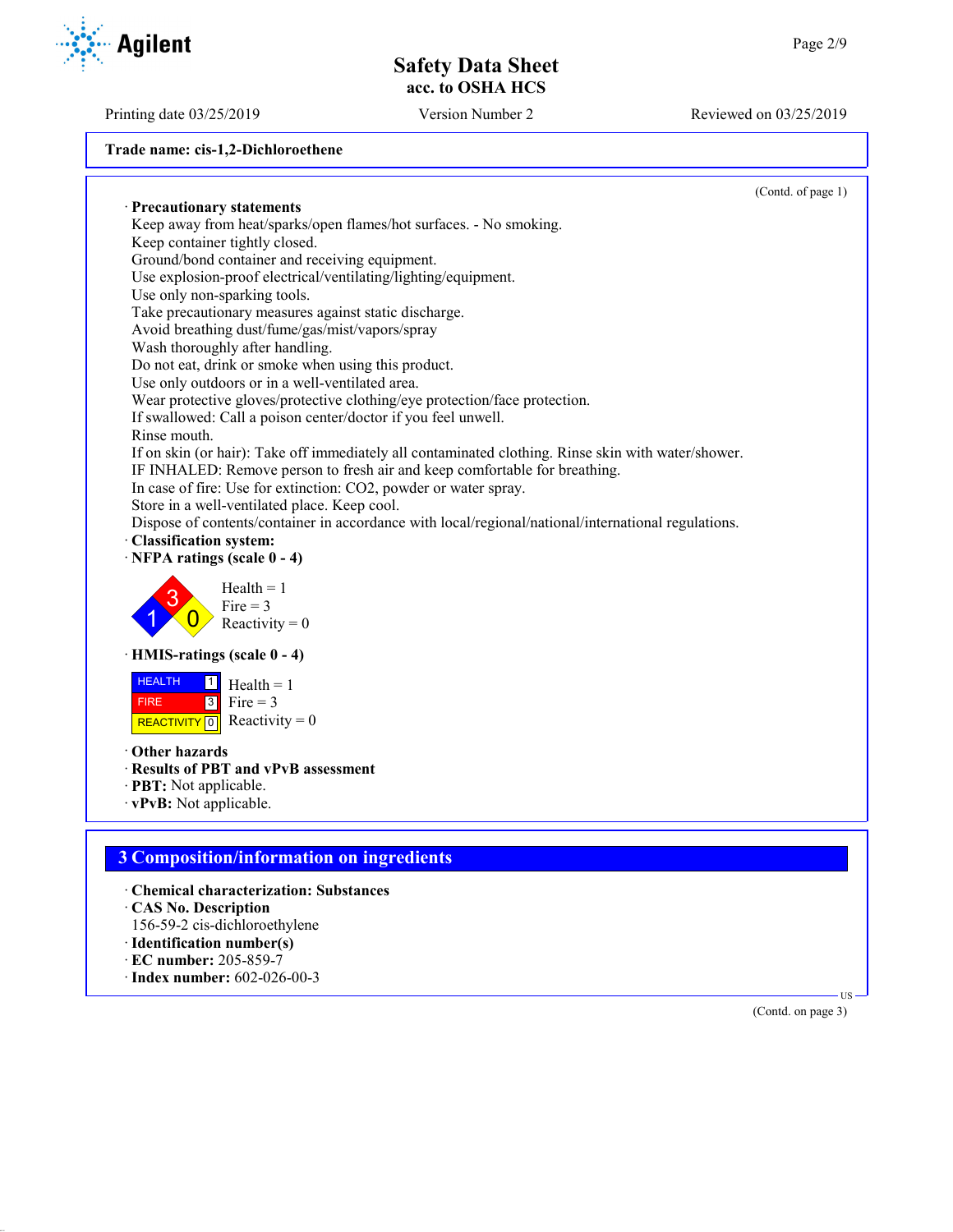Printing date 03/25/2019 Version Number 2 Reviewed on 03/25/2019

**Trade name: cis-1,2-Dichloroethene**

(Contd. of page 2)

### \* **4 First-aid measures**

#### · **Description of first aid measures**

· **General information:**

Immediately remove any clothing soiled by the product.

Symptoms of poisoning may even occur after several hours; therefore medical observation for at least 48 hours after the accident.

· **After inhalation:**

Supply fresh air. If required, provide artificial respiration. Keep patient warm. Consult doctor if symptoms persist. In case of unconsciousness place patient stably in side position for transportation.

· **After skin contact:** Immediately rinse with water.

· **After eye contact:** Rinse opened eye for several minutes under running water.

- · **After swallowing:** Immediately call a doctor.
- · **Information for doctor:**

· **Most important symptoms and effects, both acute and delayed** No further relevant information available.

· **Indication of any immediate medical attention and special treatment needed**

No further relevant information available.

### **5 Fire-fighting measures**

- · **Extinguishing media**
- · **Suitable extinguishing agents:**

CO2, extinguishing powder or water spray. Fight larger fires with water spray or alcohol resistant foam.

- · **For safety reasons unsuitable extinguishing agents:** Water with full jet
- · **Special hazards arising from the substance or mixture** No further relevant information available.
- · **Advice for firefighters**
- · **Protective equipment:** Mouth respiratory protective device.

| <b>6 Accidental release measures</b>                                                             |                    |
|--------------------------------------------------------------------------------------------------|--------------------|
| · Personal precautions, protective equipment and emergency procedures                            |                    |
| Wear protective equipment. Keep unprotected persons away.                                        |                    |
| · Environmental precautions: Do not allow to enter sewers/ surface or ground water.              |                    |
| · Methods and material for containment and cleaning up:                                          |                    |
| Absorb with liquid-binding material (sand, diatomite, acid binders, universal binders, sawdust). |                    |
| Dispose contaminated material as waste according to item 13.                                     |                    |
| Ensure adequate ventilation.                                                                     |                    |
| · Reference to other sections                                                                    |                    |
| See Section 7 for information on safe handling.                                                  |                    |
| See Section 8 for information on personal protection equipment.                                  |                    |
| See Section 13 for disposal information.                                                         |                    |
| · Protective Action Criteria for Chemicals                                                       |                    |
| $\cdot$ PAC-1:                                                                                   |                    |
|                                                                                                  | $140$ ppm          |
| $\cdot$ PAC-2:                                                                                   |                    |
|                                                                                                  | 500 ppm            |
|                                                                                                  | (Contd. on page 4) |

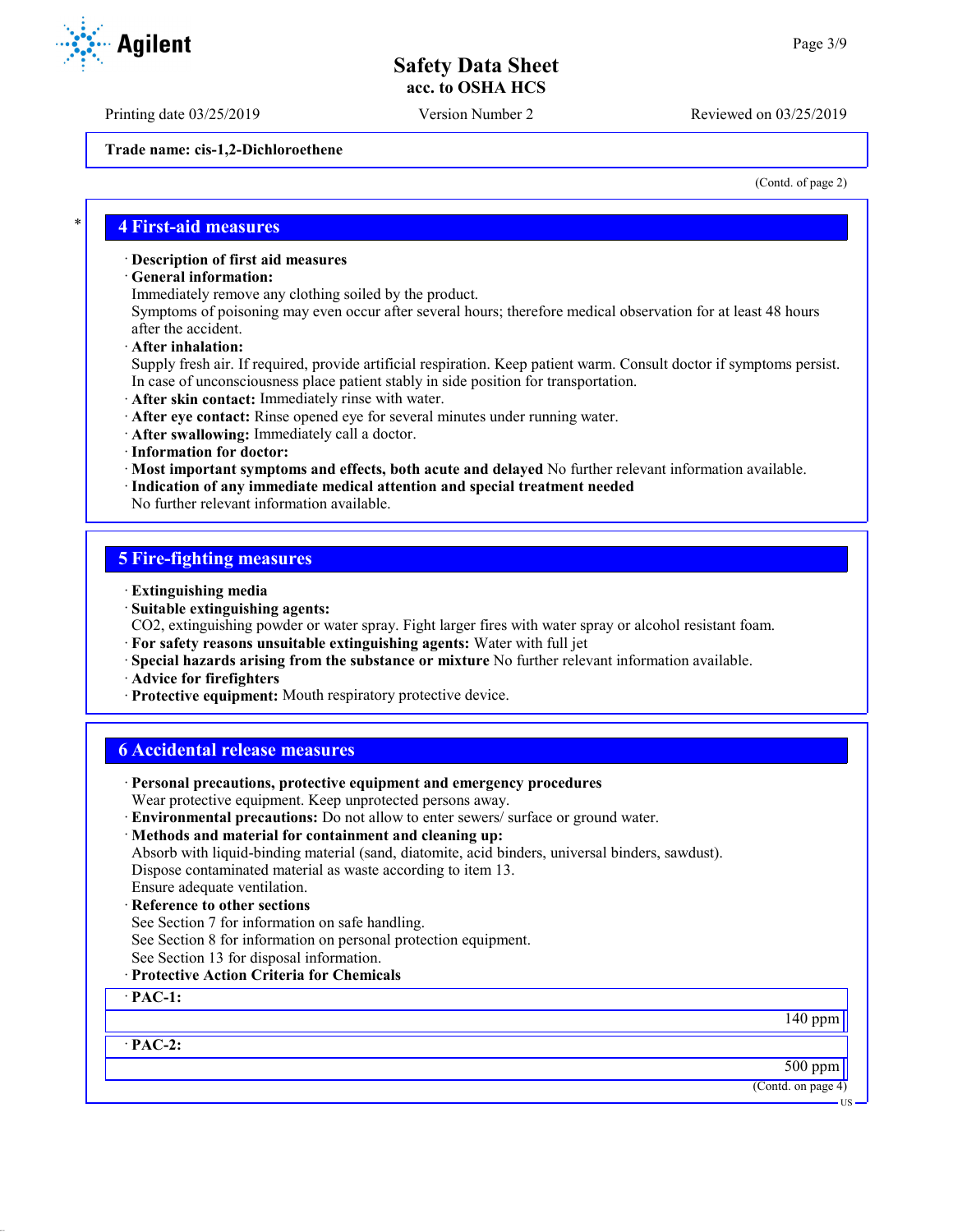Printing date 03/25/2019 Version Number 2 Reviewed on 03/25/2019

**Trade name: cis-1,2-Dichloroethene**

· **PAC-3:**

(Contd. of page 3)

850 ppm

### **7 Handling and storage**

#### · **Handling:**

- · **Precautions for safe handling** Ensure good ventilation/exhaustion at the workplace. Prevent formation of aerosols.
- · **Information about protection against explosions and fires:** Keep ignition sources away - Do not smoke. Protect against electrostatic charges.
- · **Conditions for safe storage, including any incompatibilities**
- · **Storage:**
- · **Requirements to be met by storerooms and receptacles:** Store in a cool location.
- · **Information about storage in one common storage facility:** Not required.
- · **Further information about storage conditions:** Keep receptacle tightly sealed. Store in cool, dry conditions in well sealed receptacles.
- · **Specific end use(s)** No further relevant information available.

### \* **8 Exposure controls/personal protection**

· **Additional information about design of technical systems:** No further data; see item 7.

#### · **Control parameters**

· **Components with limit values that require monitoring at the workplace:**

### **156-59-2 cis-dichloroethylene**

- PEL Long-term value: 790 mg/m<sup>3</sup>, 200 ppm
- REL Long-term value: 790 mg/m<sup>3</sup>, 200 ppm
- TLV Long-term value:  $793 \text{ mg/m}^3$ ,  $200 \text{ ppm}$

· **Additional information:** The lists that were valid during the creation were used as basis.

### · **Exposure controls**

- · **Personal protective equipment:**
- · **General protective and hygienic measures:**

Keep away from foodstuffs, beverages and feed.

Immediately remove all soiled and contaminated clothing.

Wash hands before breaks and at the end of work.

· **Breathing equipment:**

When used as intended with Agilent instruments, the use of the product under normal laboratory conditions and with standard practices does not result in significant airborne exposures and therefore respiratory protection is not needed.

Under an emergency condition where a respirator is deemed necessary, use a NIOSH or equivalent approved device/equipment with appropriate organic or acid gas cartridge.

· **Protection of hands:**

Although not recommended for constant contact with the chemicals or for clean-up, nitrile gloves 11-13 mil thickness are recommended for normal use. The breakthrough time is 1 hr. For cleaning a spill where there is direct contact of the chemical, butyl rubber gloves are recommended 12-15 mil thickness with breakthrough times exceeding 4 hrs. Supplier recommendations should be followed.

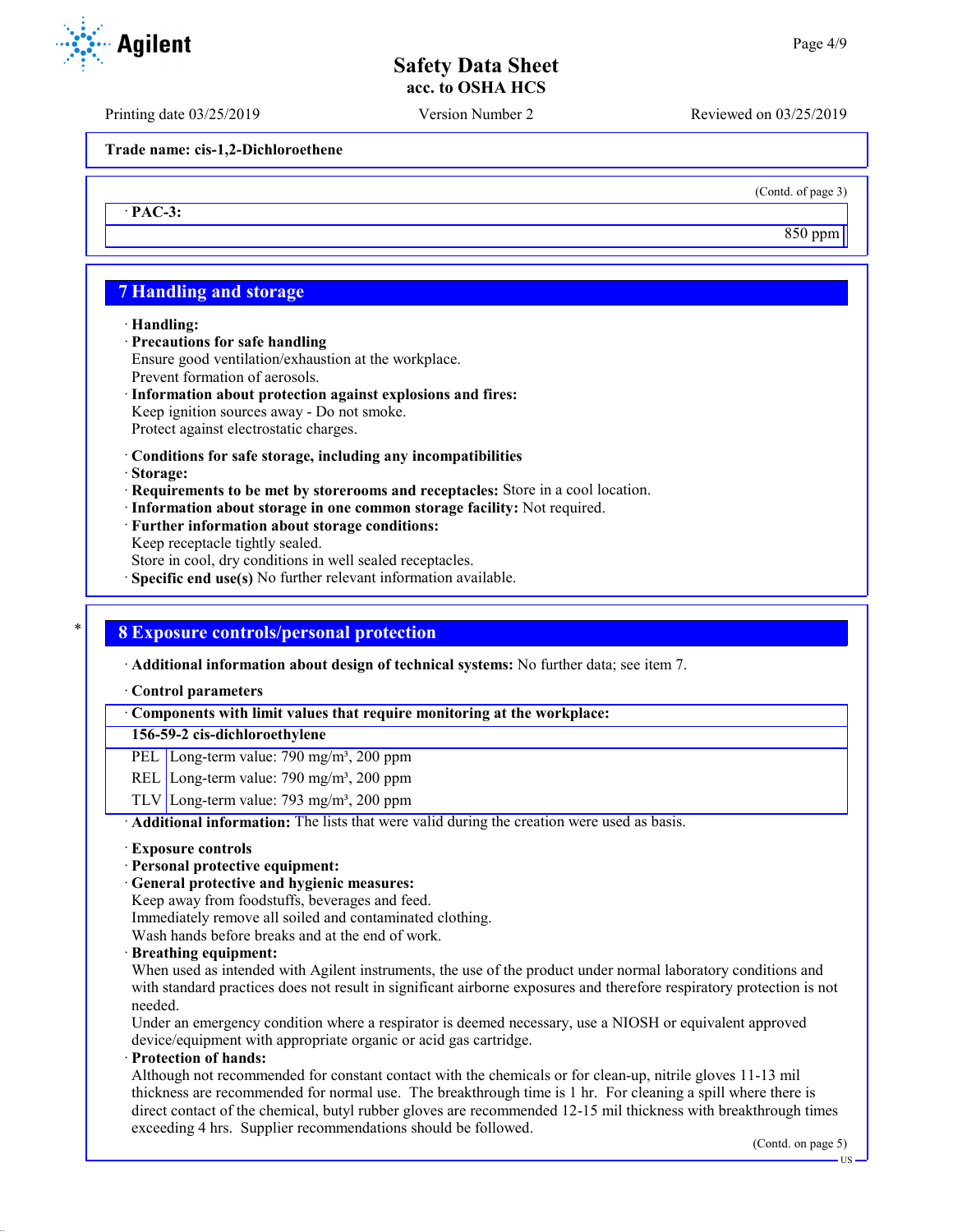Printing date 03/25/2019 Version Number 2 Reviewed on 03/25/2019

**Trade name: cis-1,2-Dichloroethene**

(Contd. of page 4)

US

· **Material of gloves**

For normal use: nitrile rubber, 11-13 mil thickness

For direct contact with the chemical: butyl rubber, 12-15 mil thickness

The selection of the suitable gloves does not only depend on the material, but also on further marks of quality and varies from manufacturer to manufacturer.

#### · **Penetration time of glove material**

For normal use: nitrile rubber: 1 hour

For direct contact with the chemical: butyl rubber: >4 hours

#### · **Eye protection:**



Tightly sealed goggles

# **9 Physical and chemical properties**

| · Information on basic physical and chemical properties |                                                                                               |
|---------------------------------------------------------|-----------------------------------------------------------------------------------------------|
| · General Information                                   |                                                                                               |
| · Appearance:                                           | Fluid                                                                                         |
| Form:<br>Color:                                         | Not determined.                                                                               |
| · Odor:                                                 | Characteristic                                                                                |
| · Odor threshold:                                       | Not determined.                                                                               |
|                                                         | Not determined.                                                                               |
| · pH-value:                                             |                                                                                               |
| Change in condition                                     |                                                                                               |
| <b>Melting point/Melting range:</b>                     | $-80.5$ °C ( $-112.9$ °F)                                                                     |
| <b>Boiling point/Boiling range:</b>                     | 60 °C (140 °F)                                                                                |
| · Flash point:                                          | 6 °C (42.8 °F)                                                                                |
| · Flammability (solid, gaseous):                        | Not applicable.                                                                               |
| · Ignition temperature:                                 | 460 °C (860 °F)                                                                               |
| · Decomposition temperature:                            | Not determined.                                                                               |
| · Auto igniting:                                        | Not determined.                                                                               |
| Danger of explosion:                                    | Product is not explosive. However, formation of explosive air/vapor<br>mixtures are possible. |
| <b>Explosion limits:</b>                                |                                                                                               |
| Lower:                                                  | 6.2 Vol $%$                                                                                   |
| Upper:                                                  | 16 Vol %                                                                                      |
| $\cdot$ Vapor pressure at 20 °C (68 °F):                | $215$ hPa $(161.3$ mm Hg)                                                                     |
| $\cdot$ Density at 20 °C (68 °F):                       | $1.28$ g/cm <sup>3</sup> (10.6816 lbs/gal)                                                    |
| · Relative density                                      | Not determined.                                                                               |
| · Vapor density                                         | Not determined.                                                                               |
| <b>Evaporation rate</b>                                 | Not determined.                                                                               |
|                                                         | (Contd. on page 6)                                                                            |

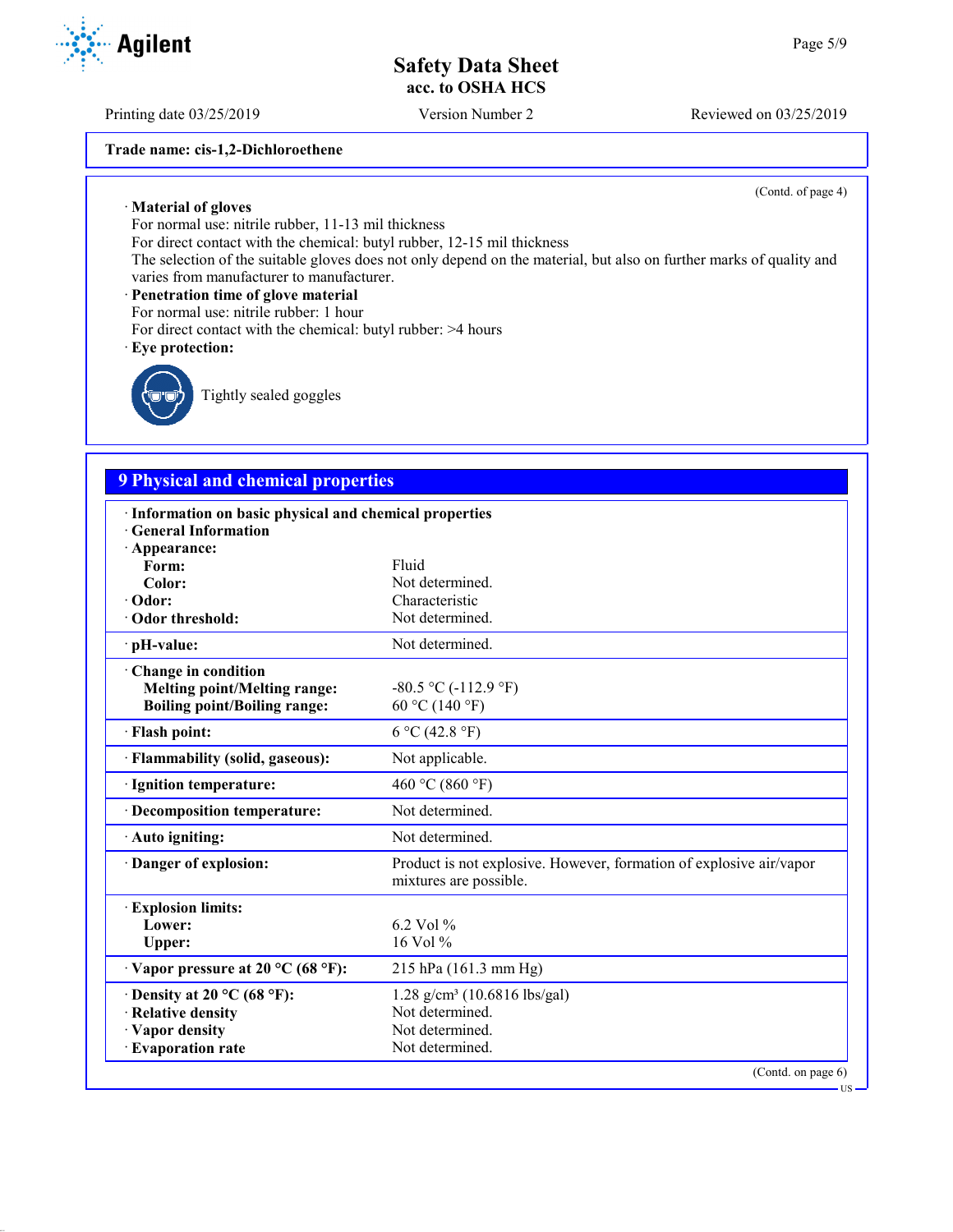Printing date 03/25/2019 Version Number 2 Reviewed on 03/25/2019

**Trade name: cis-1,2-Dichloroethene**

| · Solubility in / Miscibility with                         |                                            |  |
|------------------------------------------------------------|--------------------------------------------|--|
| Water:                                                     | Not miscible or difficult to mix.          |  |
| · Partition coefficient (n-octanol/water): Not determined. |                                            |  |
| · Viscosity:                                               |                                            |  |
| Dynamic:                                                   | Not determined.                            |  |
| Kinematic:                                                 | Not determined.                            |  |
| Organic solvents:                                          | $100.0\%$                                  |  |
| <b>VOC</b> content:                                        | $100.00\%$                                 |  |
|                                                            | 1,280.0 g/l / 10.68 lb/gal                 |  |
| $\cdot$ Other information                                  | No further relevant information available. |  |

### **10 Stability and reactivity**

· **Reactivity** No further relevant information available.

- · **Chemical stability**
- · **Thermal decomposition / conditions to be avoided:** No decomposition if used according to specifications.
- · **Possibility of hazardous reactions** No dangerous reactions known.
- · **Conditions to avoid** No further relevant information available.
- · **Incompatible materials:** No further relevant information available.
- · **Hazardous decomposition products:** No dangerous decomposition products known.

### **11 Toxicological information**

· **Information on toxicological effects**

· **Acute toxicity:**

· **LD/LC50 values that are relevant for classification:**

**ATE (Acute Toxicity Estimate)**

Oral LD50 770 mg/kg (rat)

Inhalative  $LC50/4$  h 11 mg/L

**156-59-2 cis-dichloroethylene**

| $770$ mg/kg (rat)<br>Oral<br>LD50 |
|-----------------------------------|
|-----------------------------------|

· **Primary irritant effect:**

· **on the skin:** No irritant effect.

· **on the eye:** No irritating effect.

- · **Sensitization:** No sensitizing effects known.
- · **Additional toxicological information:**

· **Carcinogenic categories**

· **IARC (International Agency for Research on Cancer)**

Substance is not listed.

· **NTP (National Toxicology Program)**

Substance is not listed.

(Contd. on page 7)

US

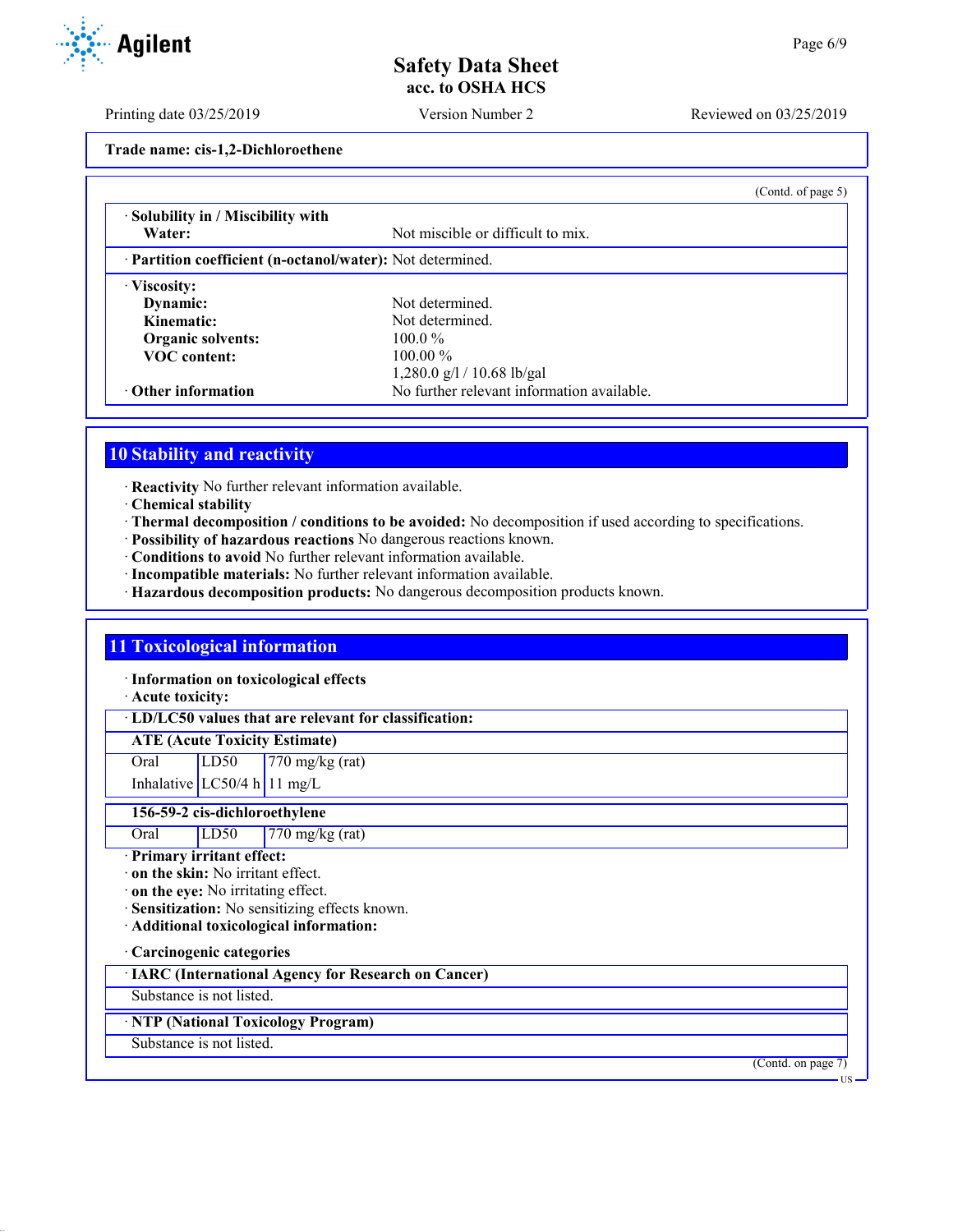Printing date 03/25/2019 Version Number 2 Reviewed on 03/25/2019

**Trade name: cis-1,2-Dichloroethene**

· **OSHA-Ca (Occupational Safety & Health Administration)**

Substance is not listed.

### **12 Ecological information**

- · **Toxicity**
- · **Aquatic toxicity:** No further relevant information available.
- · **Persistence and degradability** No further relevant information available.
- · **Behavior in environmental systems:**
- · **Bioaccumulative potential** No further relevant information available.
- · **Mobility in soil** No further relevant information available.
- · **Additional ecological information:**
- · **General notes:**

Water hazard class 1 (Assessment by list): slightly hazardous for water

Do not allow undiluted product or large quantities of it to reach ground water, water course or sewage system.

- · **Results of PBT and vPvB assessment**
- · **PBT:** Not applicable.
- · **vPvB:** Not applicable.
- · **Other adverse effects** No further relevant information available.

### **13 Disposal considerations**

- · **Waste treatment methods**
- · **Recommendation:**

Must not be disposed of together with household garbage. Do not allow product to reach sewage system.

- · **Uncleaned packagings:**
- · **Recommendation:** Disposal must be made according to official regulations.

# **14 Transport information**

| · UN-Number<br>· DOT, IMDG, IATA                   | UN1150                                       |                    |
|----------------------------------------------------|----------------------------------------------|--------------------|
| · UN proper shipping name<br>∙ DOT<br>· IMDG, IATA | 1,2-Dichloroethylene<br>1,2-DICHLOROETHYLENE |                    |
| · Transport hazard class(es)                       |                                              |                    |
| · DOT, IMDG, IATA                                  |                                              |                    |
| O                                                  |                                              |                    |
| · Class                                            | 3 Flammable liquids                          |                    |
| · Label                                            | 3                                            |                    |
|                                                    |                                              | (Contd. on page 8) |



(Contd. of page 6)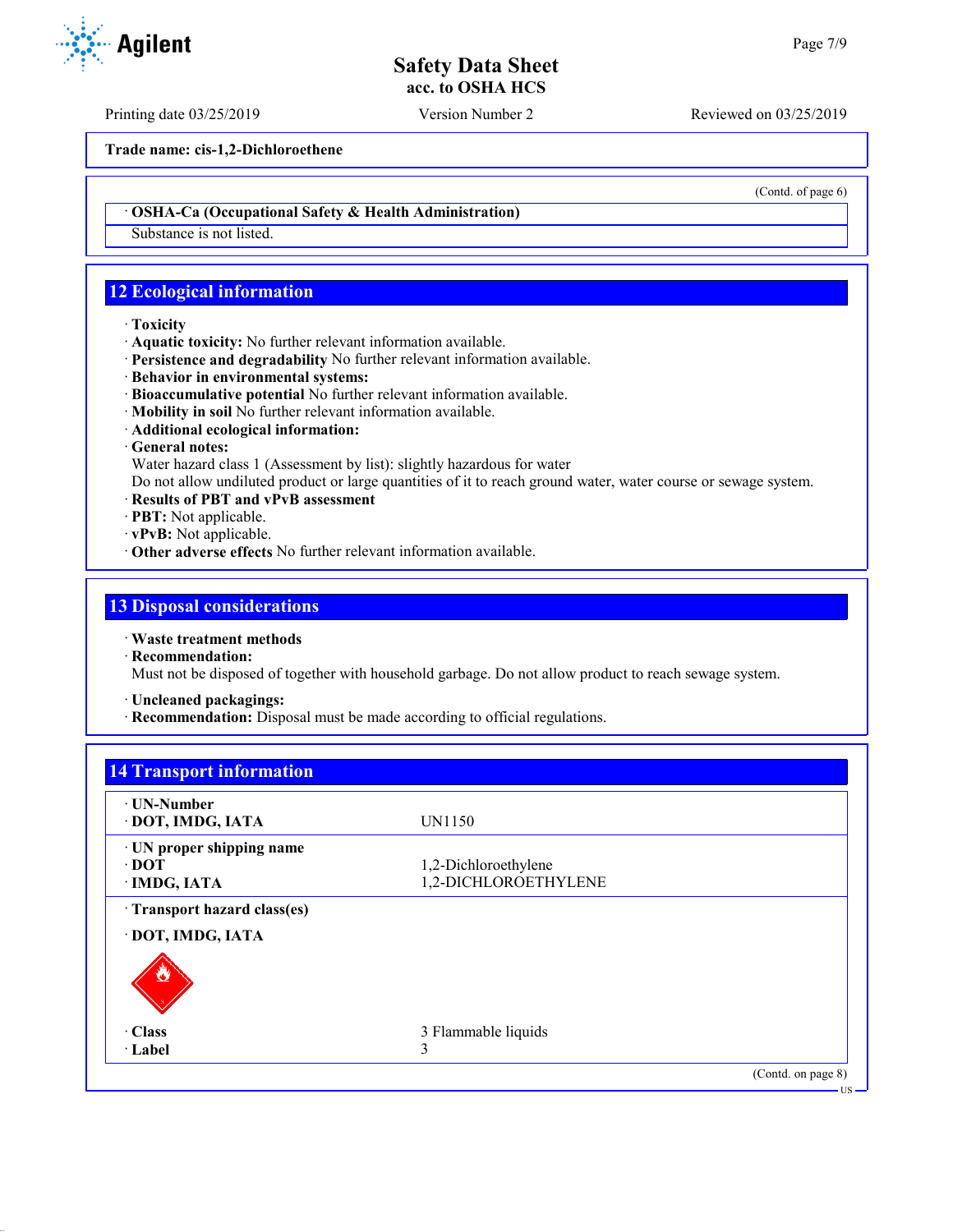US

# **Safety Data Sheet acc. to OSHA HCS**

Printing date 03/25/2019 Version Number 2 Reviewed on 03/25/2019

**Trade name: cis-1,2-Dichloroethene**

|                                            | (Contd. of page 7)                               |  |
|--------------------------------------------|--------------------------------------------------|--|
| · Packing group                            |                                                  |  |
| · DOT, IMDG, IATA                          | $\mathbf{I}$                                     |  |
| · Environmental hazards:                   | Not applicable.                                  |  |
| Special precautions for user               | Warning: Flammable liquids                       |  |
| Danger code (Kemler):                      | 33                                               |  |
| <b>EMS Number:</b>                         | $3-07$                                           |  |
| · Segregation groups                       | Liquid halogenated hydrocarbons                  |  |
| · Stowage Category                         | B                                                |  |
| Transport in bulk according to Annex II of |                                                  |  |
| <b>MARPOL73/78 and the IBC Code</b>        | Not applicable.                                  |  |
| · Transport/Additional information:        |                                                  |  |
| $\cdot$ DOT                                |                                                  |  |
| · Quantity limitations                     | On passenger aircraft/rail: 5 L                  |  |
|                                            | On cargo aircraft only: 60 L                     |  |
| · Hazardous substance:                     | 1000 lbs, 454 kg                                 |  |
| $\cdot$ IMDG                               |                                                  |  |
| $\cdot$ Limited quantities (LQ)            | 1L                                               |  |
| $\cdot$ Excepted quantities (EQ)           | Code: E2                                         |  |
|                                            | Maximum net quantity per inner packaging: 30 ml  |  |
|                                            | Maximum net quantity per outer packaging: 500 ml |  |
| · UN "Model Regulation":                   | UN 1150 1,2-DICHLOROETHYLENE, 3, II              |  |

# **15 Regulatory information**

· **Safety, health and environmental regulations/legislation specific for the substance or mixture** · **Sara**

| · Section 355 (extremely hazardous substances):             |
|-------------------------------------------------------------|
| Substance is not listed.                                    |
| · Section 313 (Specific toxic chemical listings):           |
| Substance is not listed.                                    |
| <b>TSCA (Toxic Substances Control Act):</b>                 |
| Substance is listed.                                        |
| ' TSCA new (21st Century Act): (Substances not listed)      |
| $156-59-2$ cis-dichloroethylene                             |
| · Proposition 65                                            |
| Chemicals known to cause cancer:                            |
| Substance is not listed.                                    |
| Chemicals known to cause reproductive toxicity for females: |
| Substance is not listed.                                    |
| Chemicals known to cause reproductive toxicity for males:   |
| Substance is not listed.                                    |
| (Contd. on page 9)                                          |